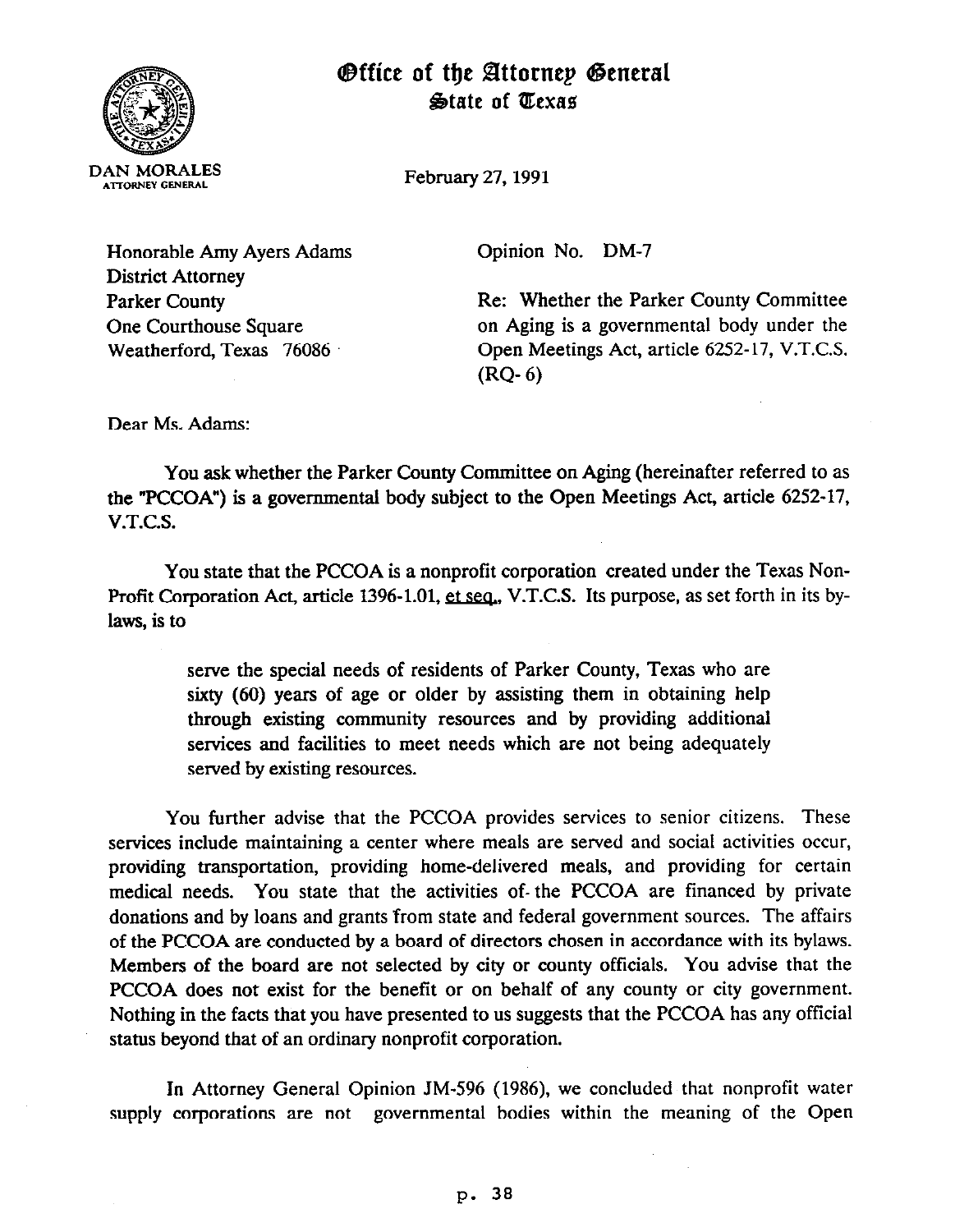Meetings Act, and are not subject to its requirements unless subject to certain specific provisions of the Water Code which require some nonprofit water supply corporations to comply with the Gpen Meetings Act. We find no statute outside the Gpen Meetings Act that would require the PCCGA to comply with the Gpen Meetings Act.

The Open Meetings Act applies to a "governmental body" as that term is defined in section 1(c) of the act. That definition reads as follows:

> 'Governmental body' means any board, commission, department, committee, or agency within the executive or legislative department of the state, which is under the direction of one or more elected or appointed members; and every Commissioners Court and city council in the state, and every deliberative body having rule-making or quasijudicial power and classified as a department, agency, or political subdivision of a county or city; and the board of trustees of every school district, and every county board of school trustees and county board of education; and the governing board of every special district heretofore or hereafter created by law.

The PCCGA is clearly not "within the executive or legislative department of the state." See Attorney General Opinions JM-1185 (1990); JM-596 (1986); JM-340 (1985). Nor is it the governing body of a city or county. It is obviously not the board of trustees of a school district, a county board of school trustees or a county board of education. It has no rule-making or quasi-judicial power. It has no authority to exercise delegated governmental powers. See Attorney General Opinion JM-794 (1987). It has no duty or authority to conduct investigations and draw conclusions in any official capacity. See Putter v. Anderson, 601 S.W.2d 73, 76 (Tex. App. - Dallas 1980, writ ref'd n.r.e.).

In Sierra Club v. Austin Transp. Study Policy Advisory Comm., 746 S.W.2d 298 (Tex. App. - Austin 1988, writ denied) the court considered the term "special district." It quoted the following dictionary definition of special district:

> A limited governmental structure created to bypass normal borrowing limitations, to insulate certain activities from traditional political influence, to allocate functions to entities reflecting particular expertise, to provide services in otherwise unincorporated areas, or to accomplish a primarily local benefit or improvement, e.g. parks and planning, mosquito control, sewage removal.

Black's Law Dictionary 1253 (5th ed. 1986).

**p. 39**